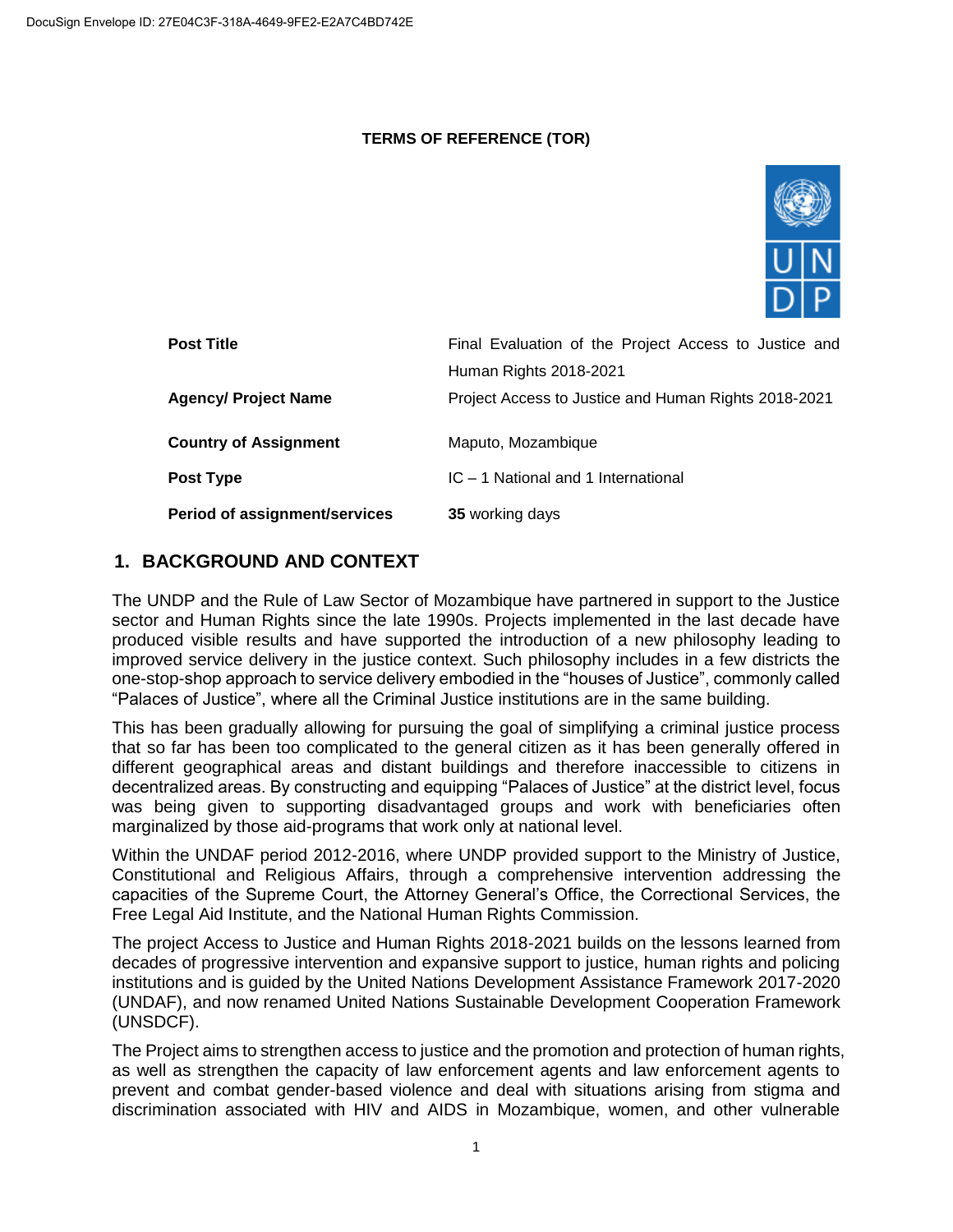groups. It aims to develop the capacity of rights holders and duty bearers, promote the collection and processing of data, evidence-based rights and policies, prioritization and provision of services, accountability structures, coordination and partnerships between the justice sector and human rights institutions, as well as civil society, with a commitment to improve the implementation of commitments under the Sustainable Development Goals Agenda of the United Nations 2030. The project directly supports to:

- 1. Ministry of Justice (Supreme Court, the Attorney General's Office, the Correctional Services, Judicial Training Centre, the Directorate for Human Rights, the Free Legal Aid Institute)
- 2. National Human Rights Institutions (the Ombudsman and the National Human Rights Commission)
- 3. Ministry of Interior (Police of the Republic of Mozambique, SERNIC)

Since 2007, UNDP has been involved in supporting the legal aid, the expansion and coordination of investigative, prosecution and judicial services at the decentralized level. The project builds on the legacy of best practices and lessons learned and aims at further supporting the access to justice and legal aid, particularly of women, PLHIV/AIDS and people living in poverty. Mobile courts and other innovative justice campaigns are part of the desired result of this project.

In 2010 and 2011 UNDP and the MJCR championed the criminal justice reform with the introduction of alternatives to prison. This project further strives to bring forward this agenda by further building qualitative capacity across all actors on the new criminal law package.

Established in 2009 with the support of UNDP, the NHRC is central to the project, which aims to further develop institutional capacities to improve the protection and promotion of human rights. Similarly, the project seeks to assist the Ombudsman in expanding their capacities and influence in the protection of fundamental and constitutional rights. Interventions within the human rights system include development of key foundational institutional frameworks and operational interventions in the field.

The project further seeks to enhance and mainstream the protection of human rights and state's leadership and responsibility on human rights. Following the II Cycle UPR to the Government of Mozambique in January 2016, the Ministry of Justice, Constitutional and Religious Affairs began drafting the new National Action Plan for the implementation of the II Cycle UPR recommendations for the period 2017-2020, with collaboration of other stakeholders, including CSOs. Out of the 210 recommendations of the 2nd cycle of the UPR to Mozambique by the HRC, the Government has accepted 180 and noted 30. The project seeks to strengthen the Government capacity to monitor and implement the recommendations of the UPR and to mainstream them across sectorial interventions.

Another development challenge the project seeks to tackle is the capacity for prevention and investigation of the police and the recently established (2016) SERNIC, particularly on prevention and response to GBV.

Priority areas of intervention of UNDP Mozambique partnership with the sector include:

- i) Reinforce legal aid and the provision of integrated services at the local level.
- ii) Support to criminal justice reforms, with a focus on the implementation of alternatives to prison.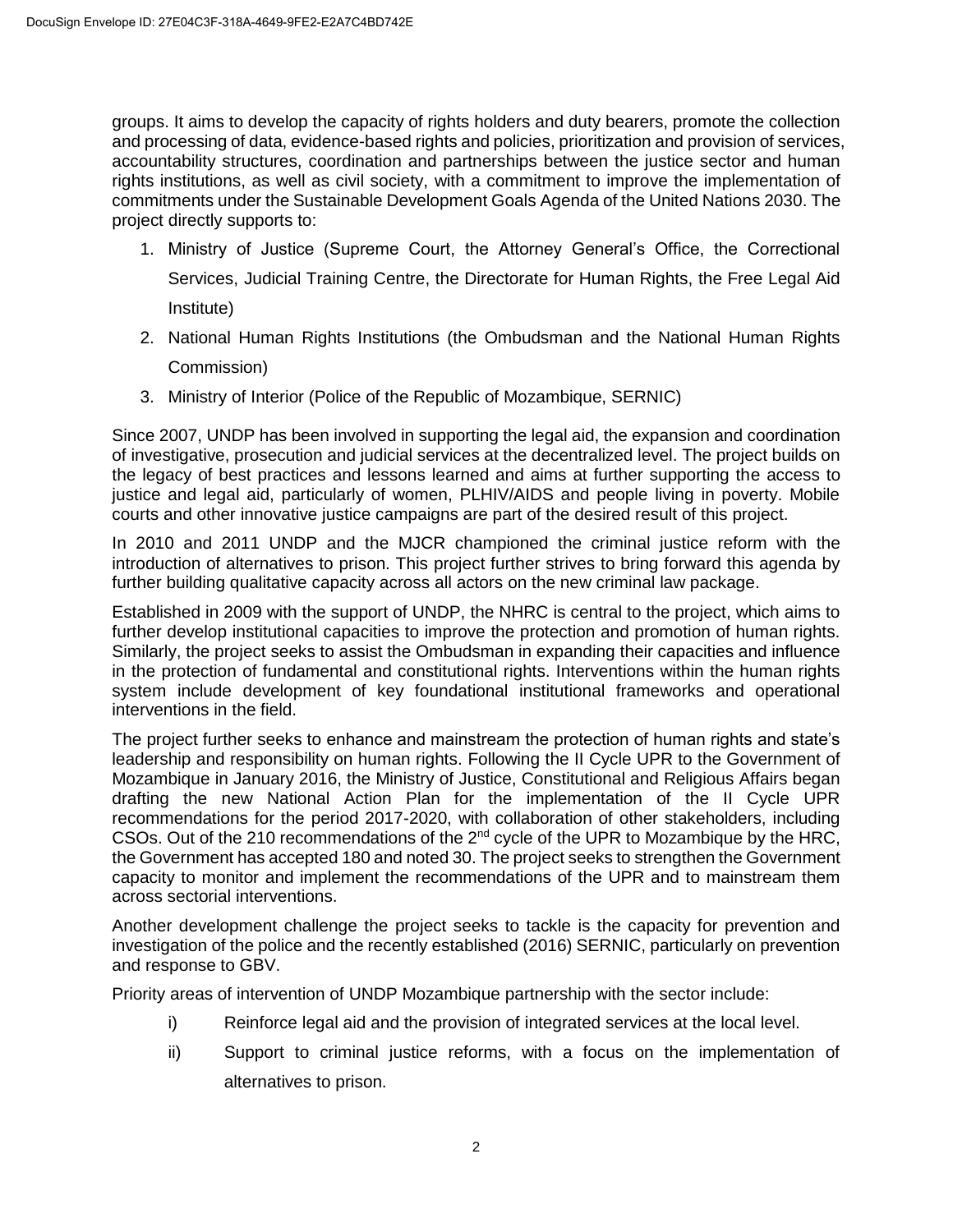- iii) Enhance the national human rights system and framework and the Government reporting to regional and global human rights mechanisms and body treaties.
- iv) Promote the protection of the rights of victims of GBV, PLHIV/AIDS and people living in detention.
- v) Enhance the capacity of National Human Rights Institutions to monitor and protect human rights of the most vulnerable people.
- vi) enhance the capacity of the police and the criminal investigative police to respond to GBV and protect survivals of GBV.

The project's theory of changes states that:

*If the provision of justice services, human rights mechanisms and access to justice, especially for women and vulnerable groups are strengthened, coordinated, inclusive, transparent and participatory with respect to human rights, then they have contributed to maintaining peace and peace and to improving justice and trust in justice and human rights institutions.*

The project aligns with the UNDAF 2017-2020, SDG 16 and 5 and the Government Quinquennial Plan. The resources required against the project are of 7,901,850 USD \$, of which 3,250,000 USD \$ committed as in-kind contribution of UNDP.

# **2. OBJECTIVE OF THE ASSIGNMENT/SCOPE OF SERVICE**

The end of project evaluation is a corporate requirement of UNDP and it was planned in the Project Document. The evaluation will inform the project about key results, challenges faced, best practices and lessons learned as well as assess risk and mitigation.

The evaluation will cover all activities undertaken in the framework of the project. The evaluators will compare planned outputs of the project to actual outputs and assess the actual results to determine their contribution to the attainment of the project objectives. The evaluation is intended to identify weaknesses and strengths of the project design and implementation strategy by evaluating its relevance, efficiency, effectiveness, sustainability, and impact, as well as assessing the project outputs and outcomes. It will collate and analyse lessons learned, challenges faced, and best practices obtained during implementation period (from December 2018).

### **3. EVALUATION QUESTIONS**

- **Relevance: –** (The design and focus of the programme)
	- 3..1. Were the project's planned results (outputs and outcomes) relevant and realistic to the situation and needs on the ground?
	- 3..2. What factors have contributed to achieving or hindering achievement of the intended outputs and outcomes?
	- 3..3. Was the strategy adopted and inputs identified, realistic, appropriate and adequate for achievement of the results?
	- 3..4. Does the project continue to be relevant to the Government's priorities in the area of governance?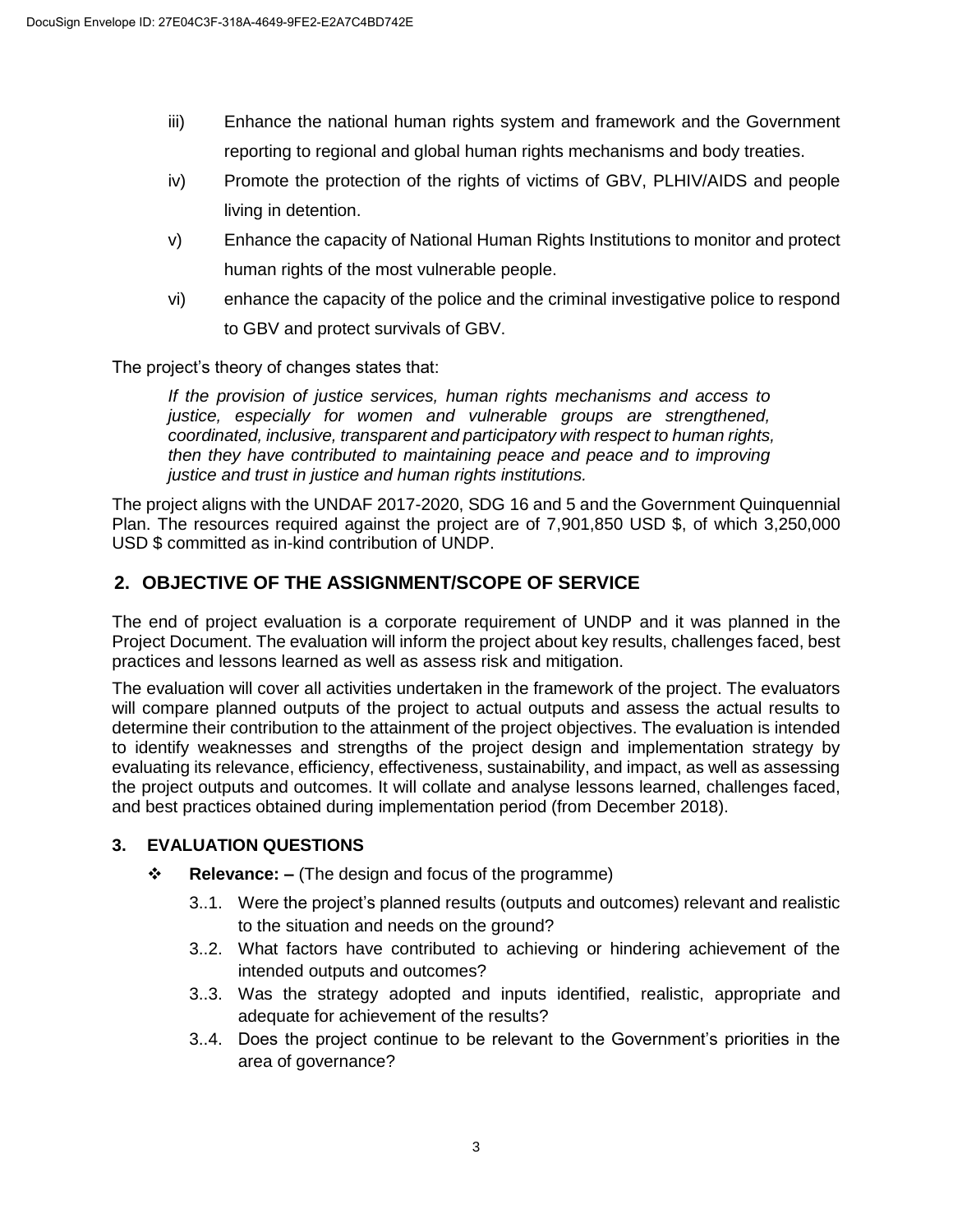- **Effectiveness -** (The management processes and their appropriateness in supporting delivery)
	- 3..1. Was the project management structure and staffing effective and efficient to produce the required results?
	- 3..2. To what extent have the stated outputs for the A2J and HRs protection Project being met?
	- 3..3. What is the project contribution to the stated outcomes?
	- 3..4. What factors have contributed to achieving or hindering achievement of the intended outputs and outcomes?
	- 3..5. Was the formulated M&E framework suitable to monitor and support the implementation of the targeted results?
	- 3..6. Were the strategies and tools used in project implementation effective?

### **Efficiency** – (Of Project Implementation)

- 3..1. Have resources (funds, human resources, time, expertise, etc.) been allocated strategically to achieve the relevant outputs and outcomes?
- 3..2. Were management capacities adequate?
- 3..3. Did the project's activities overlap and duplicate with other similar interventions (funded nationally and /or by other donors?
- 3..4. What were the strengths, weaknesses, opportunities, and threats of the project implementation process?

### **Sustainability**

- 3..1. Are the Project results, achievements and benefits likely to be durable?
- 3..2. What are the key factors that require attention in order to improve prospects of sustainability of the Project outcome and the potential for replication of the approach?
- 3..3. What elements of the project (in order of priority) should continue if further funding becomes available?
- 3..4. Describe the main lessons that have emerged.
- 3..5. Are there any potential best practices that can be replicated in other projects?
- 3..6. What are the recommendations for similar support in future?

#### **Impact**

- 3..1. What is the impact of the intervention for the targeted groups, and particularly for women?
- 3..2. Was there any unexpected impact resulting from the intervention?

# **3. METHODOLOGY AND TIMEFRAME**

Under the overall supervision of the responsible officer of UNDP Mozambique, the Consultant will be responsible for the evaluation covering all activities as outlined in the framework of the project.

The evaluation will be conducted by two external independent consultants, one international (team leader) and one national expert, currently under recruitment by UNDP.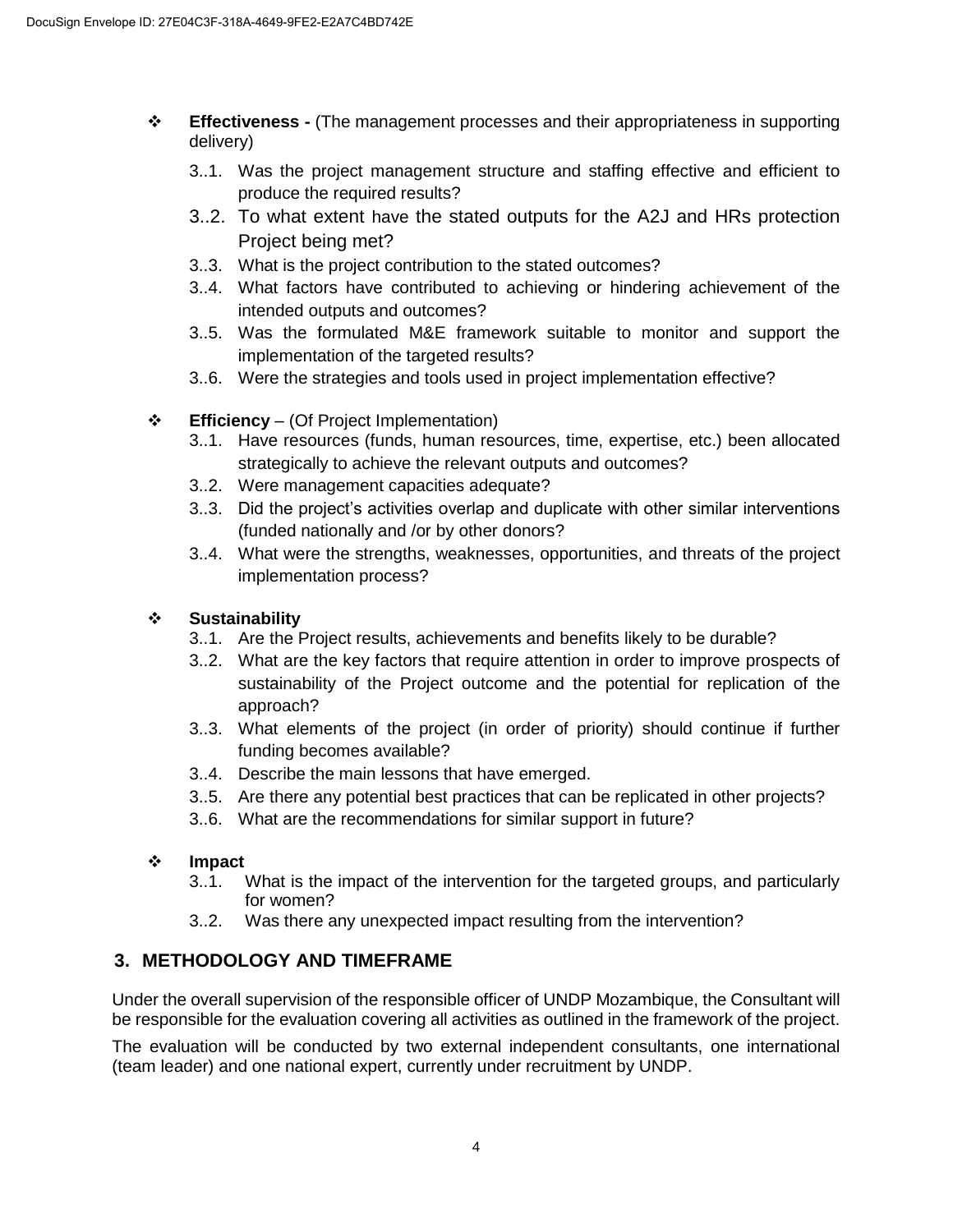The Team Leader will be responsible for coordinating the evaluation and will lead the work of the national consultant.

The evaluator is expected to frame the work using the criteria above listed of **relevance, effectiveness, efficiency, sustainability, and impact** and to apply the following approached in the elaboration of a detailed methodology that clarifies how the objectives of the evaluation will be met:

- ❖ Briefing with UNDP Senior Management and programme staff.
- Desk Review of relevant documents including Project Document, Annual Work Plans, reports produced during the life cycle of the project, and other relevant documentation. The project team will provide these documents to the selected evaluator.
- $\div$  Consultation meetings/interviews with key staff involved in management and implementation of the project.

Interviews will be held with the following organizations and individuals:

- Ministry of Justice, Constitution and Religious Affairs
- Ministry of Interior
- National Human Rights Commission
- Ombudsman Office
- Ministry of Foreign Affairs and Cooperation
- CSOs
- $-$  Project staff (former and current)
- UN Resident Coordinator, UN agencies
- UNDP Resident Representative and Deputy Resident Representative
- UNDP Head of Governance and Social Cohesion Unit
- Debrief and presentation of findings to UNDP and project stakeholders.

# **6. EVALUATION TEAM COMPOSITION AND REQUIRED COMPETENCIES**

The evaluation will be conducted by two external independent consultants, one international (team leader) and one national expert. Both consultants shall be specialists on Justice and preferably have knowledge of Justice and human rights initiatives in Africa. The international consultant will be responsible for the achievements of the objective of the evaluation and for the submission of the deliverables

The international consultant will travel to Mozambique after acceptance of the Inception report. UNDP CO Governance and Social Cohesion Unit will inform stakeholders in advance of the evaluation and its purposes. Prior to the field work of the assignment, the consultants will prepare by studying any documentation provided to them by UNDP Mozambique and submit the inception report.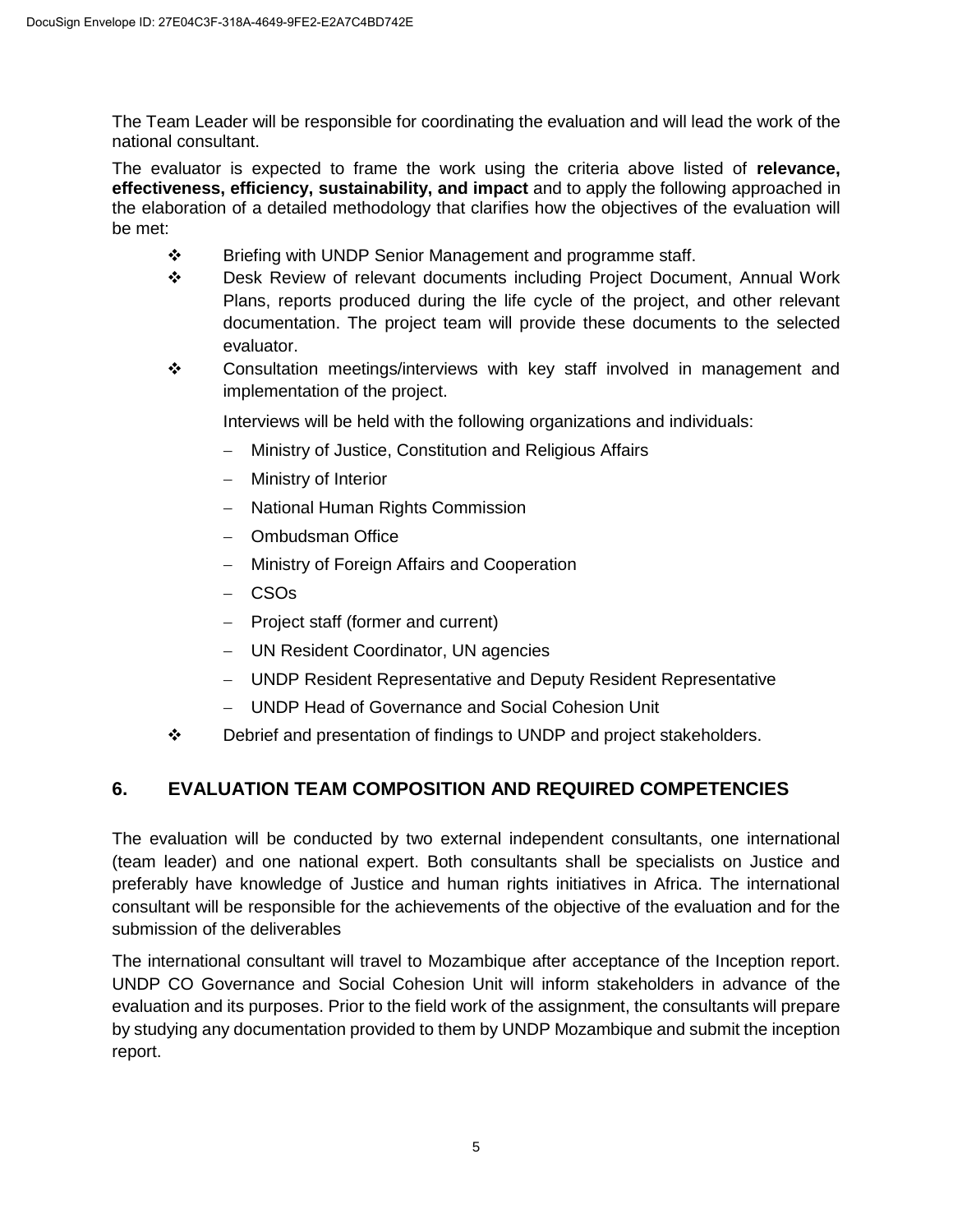The national consultant will also be provided with the key project documentation prior to the initiation of the field work. The national consultant will provide technical and interpretation/translation support to the international consultant throughout the assignment.

UNDP Governance Unit will facilitate the work of the consultants before and during the assignment period, including preparing a schedule of meetings with the stakeholders, and producing necessary background information for the revision process, in coordination with the Justice Project team.

### **6.1. Requirements for Experience and Qualifications**

#### **Team Leader:**

#### Academic Qualifications:

Master's degree in Law, Human Rights or any other relevant field

#### Relevance of experience:

- Minimum of 15 years of work experience in the area of Justice and preferably also on human rights
- Minimum of 7 years of experience in Evaluation of international development projects and programmes.
- Strong analytical skills and strong ability to communicate and summarize this analysis in writing.
- Previous experience of evaluation of Justice and/or Human Rights projects in sub-Saharan Africa is strongly desired.

#### Language proficiency

- Fluency in English is essential.
- Knowledge of Portuguese will be an asset.

#### Competencies:

#### **Corporate Competencies:**

- Demonstrates integrity by modeling the UN's values and ethical standards (human rights, tolerance, integrity, respect, and impartiality);
- Promotes the vision, mission, and strategic goals of UNDP;
- Displays cultural, gender, religion, race, nationality and age sensitivity and adaptability.

#### **Functional Competencies:**

- Consistently approaches work with energy and a positive, constructive attitude;
- Strong interpersonal and written and oral communication skills;
- Has ability to work both independently and in a team, and ability to deliver high quality work on tight timelines.

#### **National consultant**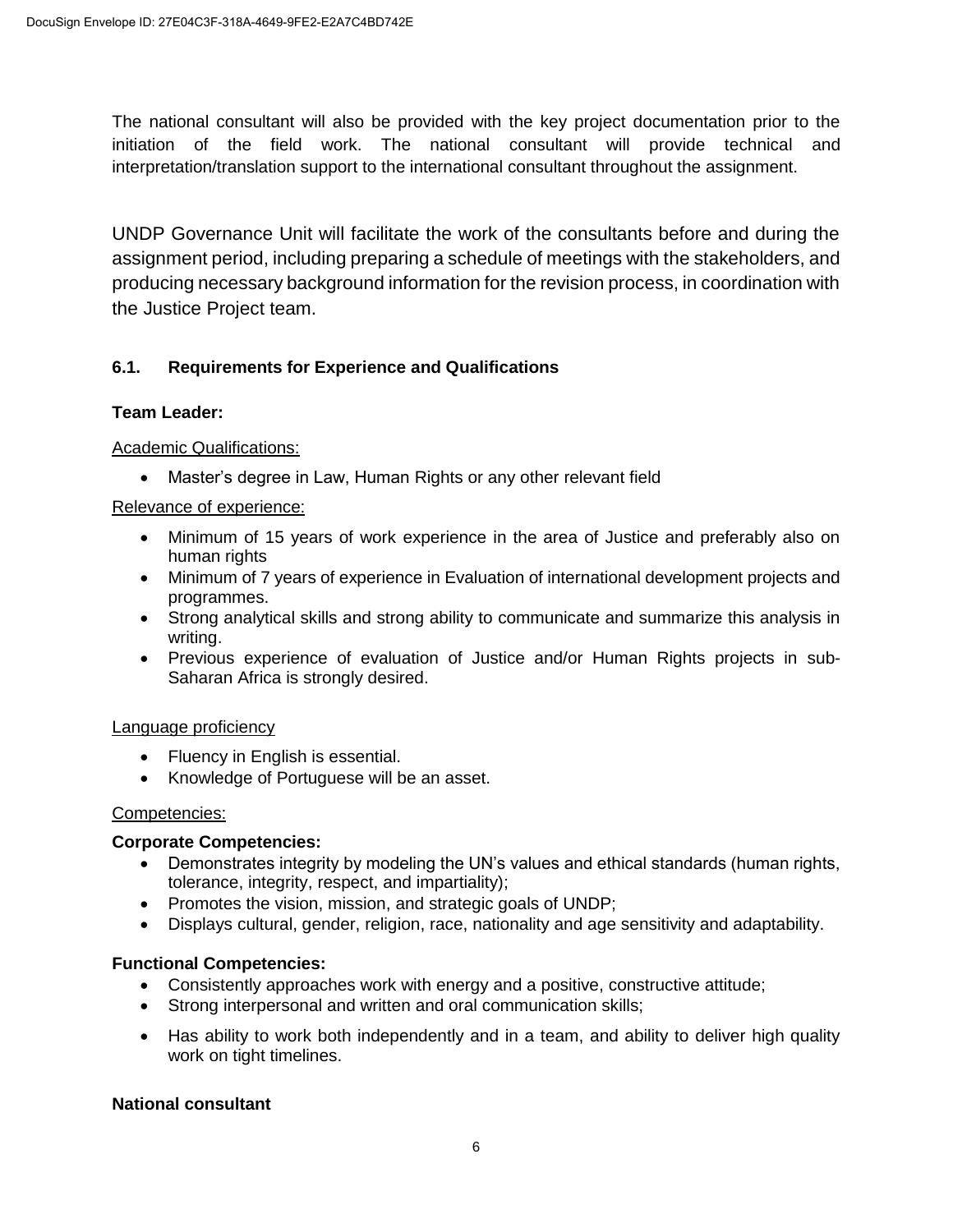#### Academic Qualifications:

Degree in Law, Human Rights or any other relevant field

#### Relevance of experience:

- Minimum of 5 years of work experience in Justice and preferably also on human rights
- Previous experience in conducting evaluation in development work, with proven knowledge on monitoring and evaluation.
- Proven analytical capacities and ability to communicate

#### Language proficiency

Working Knowledge of English is essential.

#### Competencies:

#### **Corporate Competencies:**

- Demonstrates integrity by modeling the UN's values and ethical standards (human rights, tolerance, integrity, respect, and impartiality);
- Promotes the vision, mission, and strategic goals of UNDP;
- Displays cultural, gender, religion, race, nationality and age sensitivity and adaptability.

### **Functional Competencies:**

- Consistently approaches work with energy and a positive, constructive attitude;
- Strong interpersonal and written and oral communication skills;
- Has ability to work both independently and in a team, and ability to deliver high quality work on tight timelines.

### **4. DUTIES AND RESPONSIBILITIES**

- Design the detailed scope and methodology (including the methods for data collection and analysis) for the report.
- Review documents.
- Data collection.
- Actively engage the project stakeholders and leads consultations and presentations of findings.
- Conduct an analysis of the outcome, outputs and partnership strategy (as per the scope of the review described above) for the report.

### **5. EVALUATION ETHICS**

This Evaluation will be conducted in accordance with the principles outlined in the Ethical Guidelines for Evaluation (UNEG 2008) and the consultants need to use measures to ensure compliance with the evaluator code of conduct (e.g. measures to safeguard the rights and confidentiality of their sources, provisions to collect and report data, particularly permission (consent) is needed to interview or obtain information about children and young people.

### **6. EXPECTED OUTPUTS AND DELIVERABLES**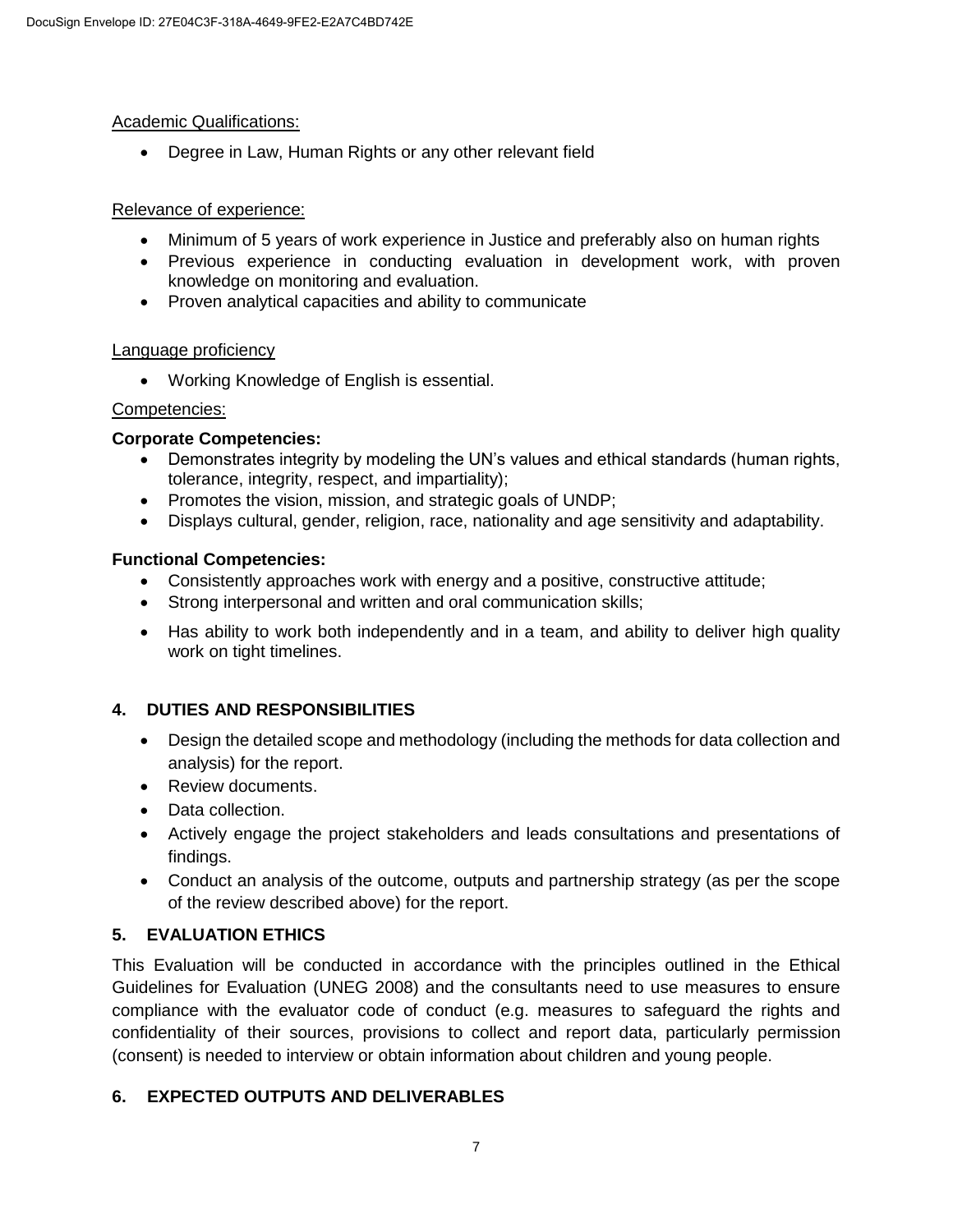During and after the consultancy, the consultants shall provide:

- **a) Inception report**: detailing the evaluator's understanding of what is being evaluated, why it is being evaluated, and how (methodology) it will be evaluated. The inception report should also include a proposed schedule of tasks, evaluation tools, activities, and deliverables.
- **b) 1st draft report:** this report should highlight the findings of the consultation processes, which the consultant will present to UNDP and the project stakeholders.
- **c) Final Report**: which will include the findings of the evaluation and of the consultation process. The report will have the following components:
	- Executive summary
	- **Introduction**
	- Description of the review methodology
	- Political and development context
	- Key findings
	- Lessons learned
	- Recommendations
	- Annexes: mission report including field visits, list of interviewees, and list of documents reviewed.

#### **7. PAYMENT SCHEDULE**

| No.         | Deliverable/Output                                            | <b>Target Due date</b> | Percentage<br>disbursement |
|-------------|---------------------------------------------------------------|------------------------|----------------------------|
|             | Submission and acceptance of Inception Report                 | 5 davs                 | 20%                        |
| $\mathbf 2$ | Submission and approval of the 1st draft<br>evaluation report | 20 days                | 40%                        |
| 3           | Submission and approval final terminal evaluation<br>report   | 10 days                | 40%                        |

### **8. DUTY STATION**

Maputo, Mozambique. For this assignment the **international consultant** will be working remotely.

### **9. SELECTION PROCESS**

- Letter of application with duly accomplished Letter of Confirmation of Interest and Statement of Availability for the entire duration of the assignment.
- Personal CV and P11 Form, indicating all past relevant experience, as well as the contact details (email and telephone number) and three (3) professional references.
- Brief letter of presentation describing:
	- .1. why the individual considers him/herself as the most suitable. This should include a brief description of how the candidate meets all the mandatory requirements and how her/his experience meet the requirements for assignment.
	- .2. how the individual consultant will approach and complete the assignment.
- Financial Proposal that indicates the all-inclusive fixed total contract price, supported by a breakdown of costs, as per template provided by UNDP.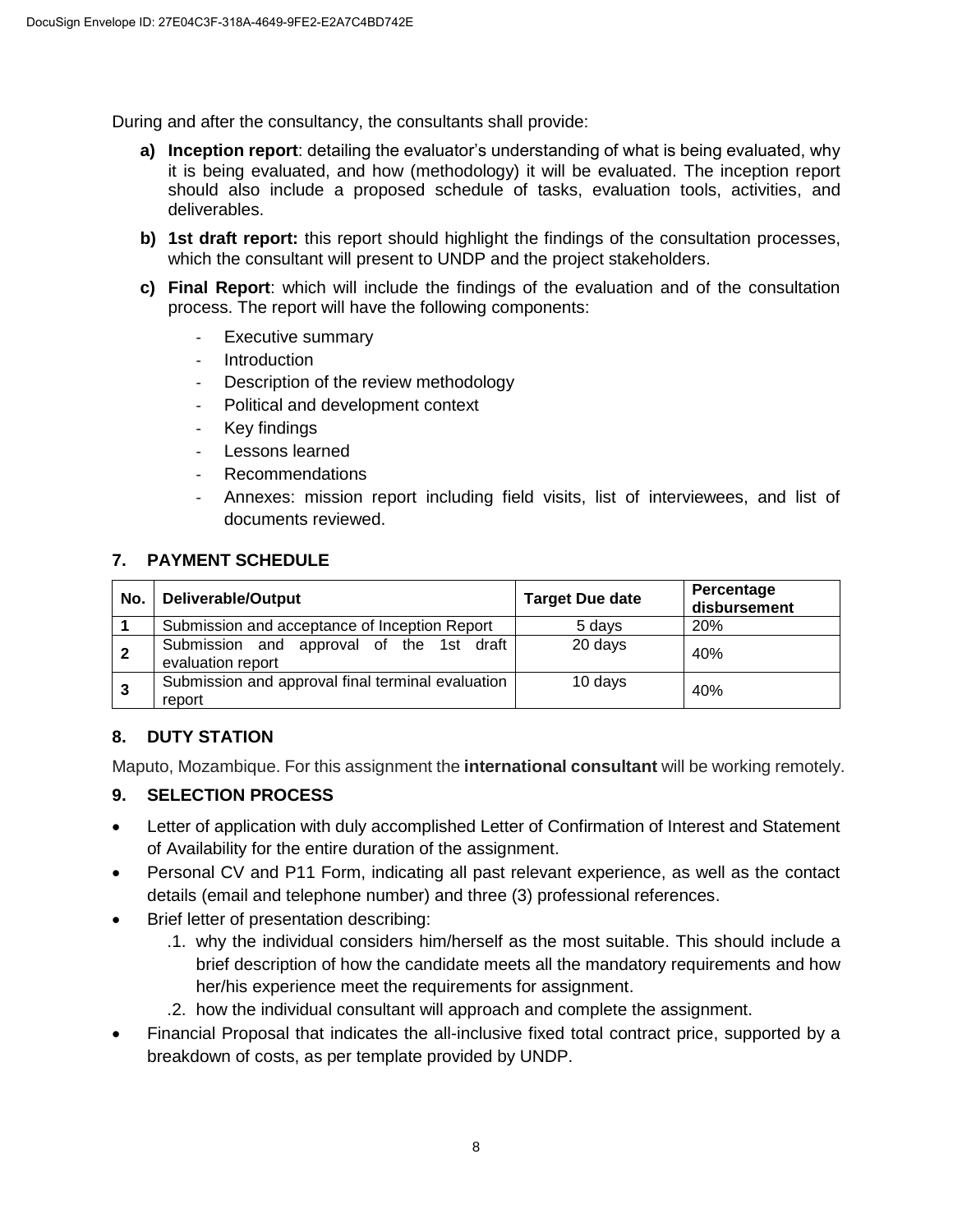The selection process will be based on the evaluation of both the Technical Criteria (70%)(CV; P\_11; Letter of Presentation) and the Financial Proposal (30%).

## **Team Leader – International Consultant**

| <b>Criteria</b>                                                                                                         | <b>Weight</b> | <b>Max. Point</b>                  |
|-------------------------------------------------------------------------------------------------------------------------|---------------|------------------------------------|
| 1. Technical criteria                                                                                                   | 70%           | 70 points in total                 |
| 1.1. Education                                                                                                          | 15%           | <b>Total criteria</b><br>15 points |
| Master's degree in Law, Human Rights or any other relevant field                                                        |               | 15 points                          |
| 1.2. Experience                                                                                                         | 35%           | <b>Total criteria</b><br>35 points |
| Minimum of 15 years of work experience in the area of Justice and preferably<br>also on human rights                    |               | 10 points                          |
| Minimum of 7 years of experience in Evaluation of international development<br>projects and programmes.                 |               | 9 points                           |
| Strong analytical skills and strong ability to communicate and summarize this<br>analysis in writing.                   |               | 8 points                           |
| Previous experience of evaluation of Justice and/or Human Rights projects in<br>sub-Saharan Africa is strongly desired. |               | 8 points                           |
| 1.3. Language requirements                                                                                              | 5%            | <b>Total criteria</b><br>5 points  |
| Fluency in English is essential.<br>$\bullet$<br>Knowledge of Portuguese will be an asset.<br>$\bullet$                 |               | 5 points                           |
| 1.2. Technical proposal                                                                                                 | 15%           | <b>Total criteria</b><br>15 points |
| Letter of Presentation                                                                                                  |               | 15 points                          |
| <b>Financial</b>                                                                                                        | 30%           | <b>Total criteria</b><br>30 points |
| <b>Financial proposal</b>                                                                                               |               | 30 points                          |

# **National Consultant**

| <b>Criteria</b>                                                                                                          | Weight | <b>Max. Point</b>                  |
|--------------------------------------------------------------------------------------------------------------------------|--------|------------------------------------|
| 1. Technical criteria                                                                                                    | 70%    | 70 points in total                 |
| 1.1. Education                                                                                                           | 15%    | <b>Total criteria</b><br>15 points |
| Degree in Law, Human Rights or any other relevant field                                                                  |        | 15 points                          |
| 1.2. Experience                                                                                                          | 35%    | <b>Total criteria</b><br>35 points |
| Minimum of 5 years of work experience in Justice and preferably also on<br>human rights                                  |        | 10 points                          |
| Previous experience in conducting evaluation in development work, with<br>proven knowledge on monitoring and evaluation. |        | 9 points                           |
| Proven analytical capacities and ability to communicate                                                                  |        | 8 points                           |
| Minimum of 5 years of work experience in Justice and preferably also on<br>human rights                                  |        | 8 points                           |